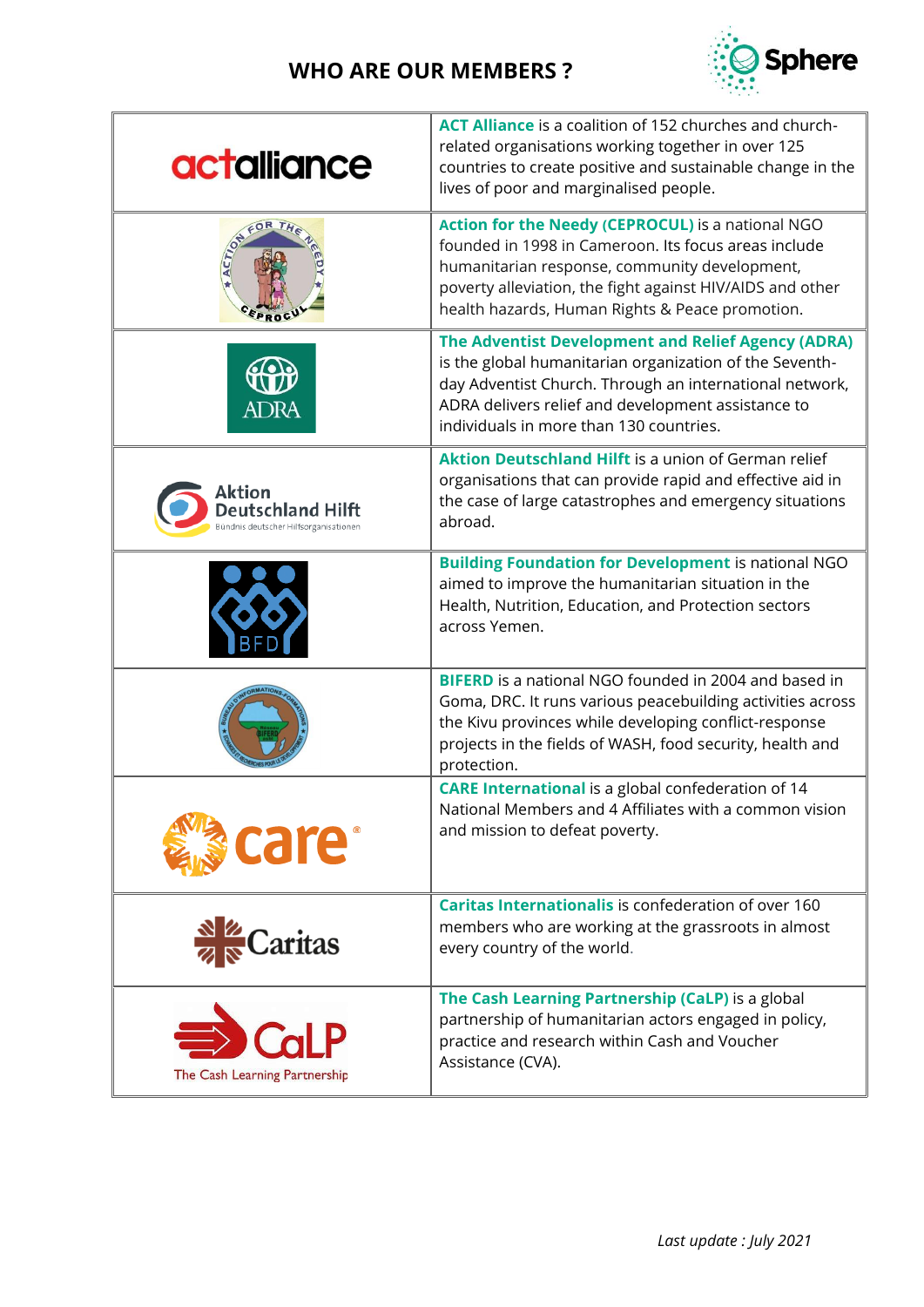

| C H A                                           | The Centre for Humanitarian affairs was founded in<br>April 1997 to serve a membership and has since become<br>a national service provider in non-profit sector. It is<br>representative of the resources and work of the<br>humanitarian sector in Sri Lanka.                                                                        |
|-------------------------------------------------|---------------------------------------------------------------------------------------------------------------------------------------------------------------------------------------------------------------------------------------------------------------------------------------------------------------------------------------|
| $\mathit{COAST}$ Social Transformation Trust    | <b>COAST</b> fights for a world of Equity and Justice where<br>Human Rights, Democracy and Dignity are the Social<br>Cultures. It supports the sustainable and equitable<br>improvement of life, especially of women, children and<br>disadvantaged population of the coastal areas in<br>Bangladesh.                                 |
| <b>commo</b><br>Service                         | <b>Community World Service Asia is a humanitarian and</b><br>development organization, registered in Pakistan, and<br>implementing initiatives throughout Asia. Its focus areas<br>include among others: Emergencies, Climate Action and<br>Risk Reduction, Education, Health, and Quality and<br>Accountability.                     |
| CONCERN<br>worldwide                            | <b>Concern</b> is an international humanitarian organisation<br>that strives for a world free from poverty, fear and<br>oppression. It operates in 25 of the world's poorest<br>countries, helping people to achieve major and long-<br>lasting improvements in their live.                                                           |
| Svenska kyrkan                                  | The Church of Sweden international's work identifies<br>and addresses global and local challenges together with a<br>worldwide network of people and organisations. As One<br>of the churches and organizations in the ACT<br>International Network, it plays an active role in disaster<br>relief.                                   |
|                                                 | Elrha is an established actor in the humanitarian<br>community, working in partnership with humanitarian<br>organisations, researchers, innovators, and the private<br>sector to tackle some of the most difficult challenges facing<br>people all over the world                                                                     |
| Fundación<br>$A$ TO                             | Fundación delALTO was founded in 2016 in Argentina<br>with the aim to raise awareness of environmental and<br>sustainable development for a just, equitable and<br>dignified life. Through multilateral cooperation<br>mechanisms, it seeks to build the capacities of vulnerable<br>communities to face global environmental crisis. |
| R<br>p<br>D<br>FAST RURAL<br>evelopment Program | Fast Rural Development Program (FRDP) is a non-profit<br>organisation that aims at facilitating the disadvantaged<br>communities in a way that they could be empowered to<br>secure their rights with command over the resources and<br>capabilities to manage the process of sustainable<br>development.                             |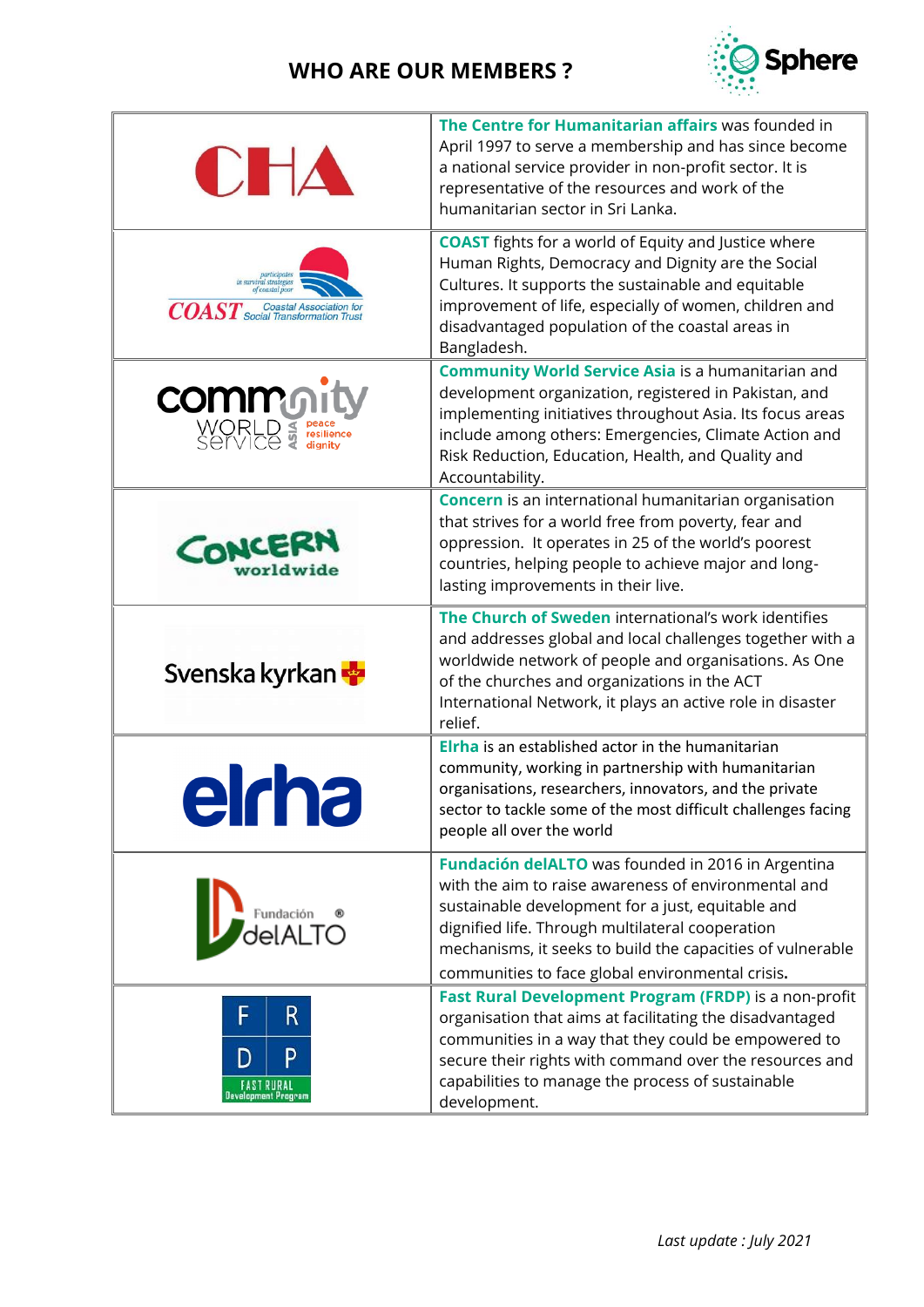

|                                                                                    | The Humanitarian Response Network of Canada is a<br>vibrant community of practice made up of 35+ Canadian<br>humanitarian organisations. The HRN seeks to share<br>lessons learned with the view to strengthen the quality<br>and efficiency of humanitarian action by creating a<br>conversation around key humanitarian policy issues and<br>practices.         |
|------------------------------------------------------------------------------------|-------------------------------------------------------------------------------------------------------------------------------------------------------------------------------------------------------------------------------------------------------------------------------------------------------------------------------------------------------------------|
| arian<br>tandards<br>artnership                                                    | Sphere and six other humanitarian standard initiatives<br>formally joined to establish the Humanitarian<br><b>Standards Partnership (HSP)</b> with the aim to improve<br>the quality and accountability of humanitarian action<br>across all sectors and a harmonised approach to support<br>users in the application of standards.                               |
|                                                                                    | <b>InterAction</b> is the largest alliance of international NGOs<br>and partners in the United States. It mobilizes 180-plus<br>members to think and act collectively to serve the world's<br>poor and vulnerable.                                                                                                                                                |
| nternational<br>Council of<br>Voluntary<br>Agencies                                | <b>ICVA</b> is a global network of non-governmental<br>organisations whose mission is to make humanitarian<br>action more principled and effective by working<br>collectively and independently to influence policy and<br>practice.                                                                                                                              |
| <b>INTERNATIONAL FEDERATION OF RED</b><br><b>CROSS AND RED CRESECENT SOCIETIES</b> | The International Federation of Red Cross and Red<br><b>Crescent Societies (IFRC) is the world's largest</b><br>humanitarian network with millions of volunteers in 189-<br>member National Societies. The IFRC is guided by seven<br>Fundamental Principles: Humanity, impartiality,<br>neutrality, independence, voluntary service, universality,<br>and unity. |
| $\mathbf{w}$ .<br><b>International</b><br><b>Medical Corps</b>                     | <b>International Medical Corps provides emergency relief</b><br>to those struck by disaster and working with them to<br>recover, rebuild and gain the skills and tools required for<br>self-reliance.                                                                                                                                                             |
|                                                                                    | InterWorks provides training, facilitation, and online<br>training services in: Disaster Management; Humanitarian<br>Response; Sustainability and Resilience; Contingency and<br>Readiness planning; Strategic planning and Leadership<br>development.                                                                                                            |
|                                                                                    | <b>KALU Institute</b> aims at strengthening the humanitarian<br>response through training aid workers, developing and<br>disseminating highly applicable research findings, and<br>supporting innovative technologies within the sector.                                                                                                                          |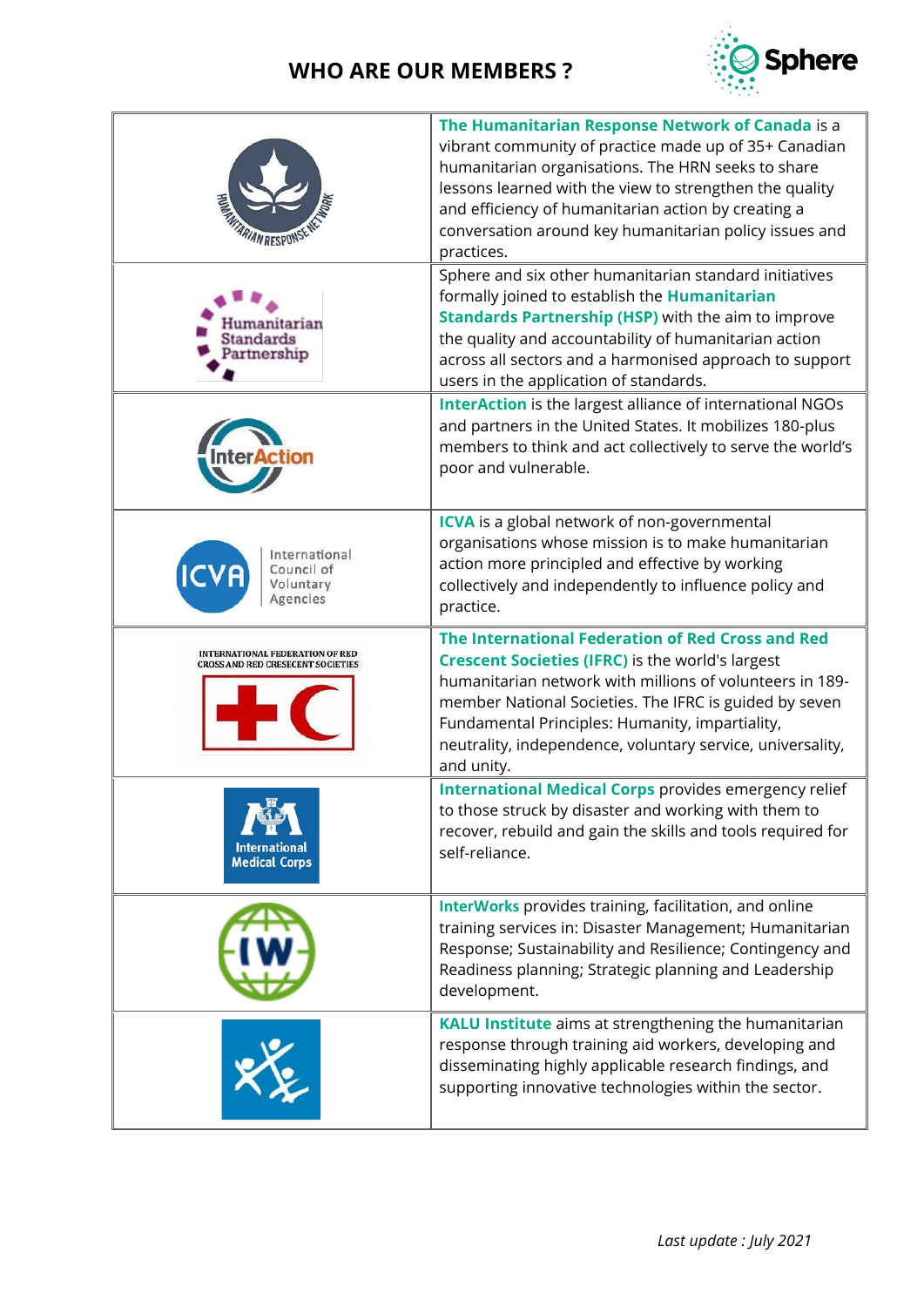

| <b>LEGS</b>           | <b>The Livestock Emergency Guidelines and Standards</b><br>(LEGS) assist people with managing and protecting their<br>livestock during humanitarian crises.                                                                                                                                          |
|-----------------------|------------------------------------------------------------------------------------------------------------------------------------------------------------------------------------------------------------------------------------------------------------------------------------------------------|
|                       | Mercy Corps is a global team of humanitarians, working<br>in more than 40 countries around the world to alleviate<br>suffering, poverty, and oppression by helping people<br>build secure, productive and just communities.                                                                          |
| mer                   | <b>MERCY Malaysia</b> is a relief agency actively involved in<br>providing emergency assistance to affected populations.<br>Over the last decade, the organisation has been deployed<br>to disaster-stricken zones and has programmes rolled out<br>in various countries and in different disasters. |
|                       | Migrace is a national humanitarian organisation<br>dedicated to helping migrants detained in temporary<br>accommodation shelters in Libya. It provides them with<br>the basic needs and necessities such as food, clothing,<br>and medical care.                                                     |
| NIRENGI               | Nirengi Association is a Turkish NGO that conducts<br>projects on Psycho-Social Support, Humanitarian Aid-<br>Disaster and Emergency Management and Development,<br>Direct Support for Vulnerable Groups, Advocacy and<br>Networking, Policy Development, Social Dialogue and<br>Development.        |
| International         | Oxfam International is an international confederation of<br>19 organizations working together with partners and local<br>communities in more than 90 countries.                                                                                                                                      |
|                       | Plan International is a children's charity that strives to<br>advance children's rights and equality for girls all over the<br>world.                                                                                                                                                                |
| redr<br>international | <b>RedR International</b> is committed to develop the capacity<br>of individuals and organisations who respond to<br>humanitarian emergencies.                                                                                                                                                       |
| RS                    | <b>Reformist's Social Welfare and Development</b><br><b>Organization (RSWDO)</b> is one of the leading<br>organizations in overall Pakistan in the field of Skill<br>Development, Education, Health and Vocational Trainings.                                                                        |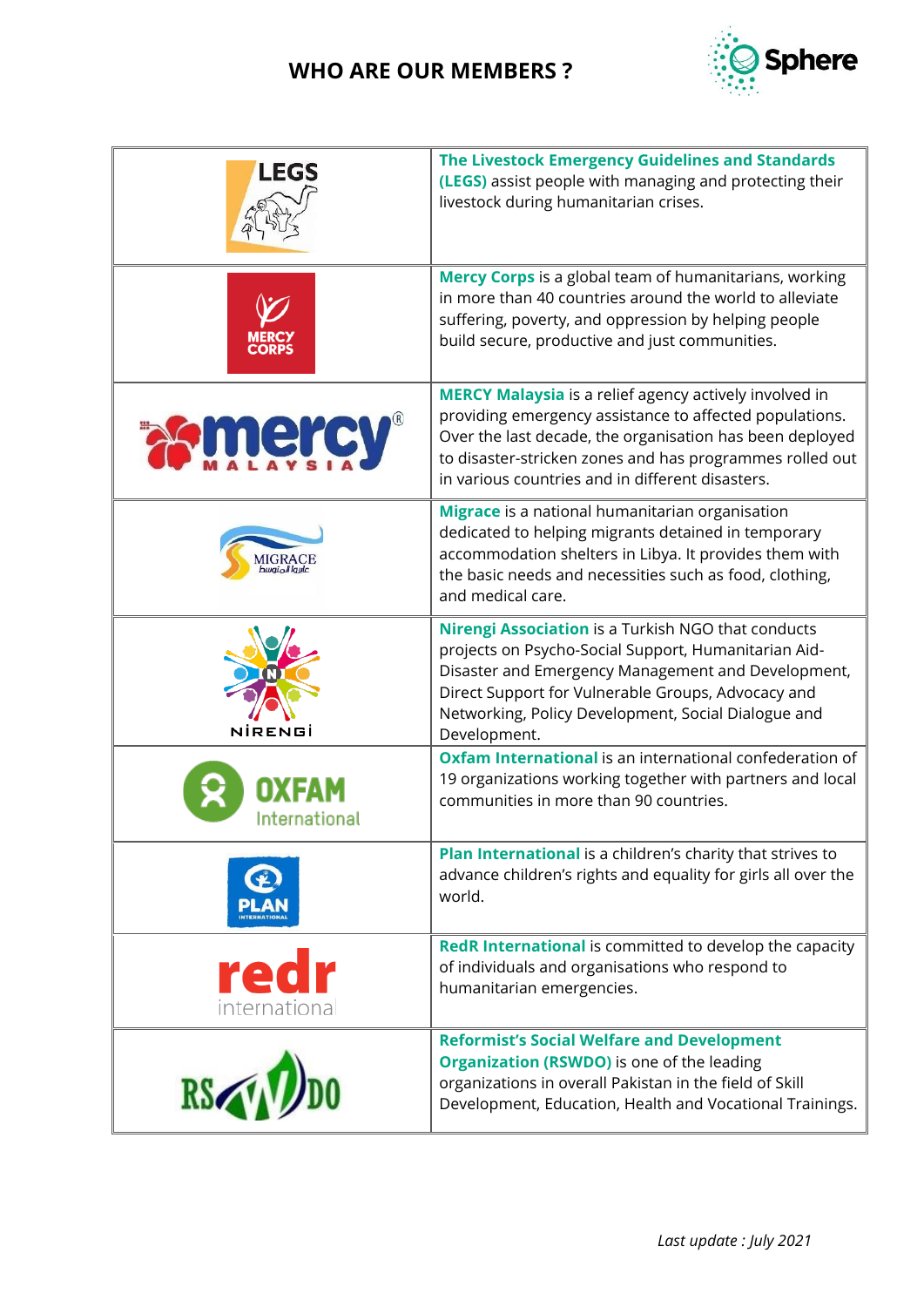

| Save the<br><b>Children</b>                                                    | Save the Children international comprises 28-member<br>organisations working to deliver change for children in<br>around 120 countries, because it believes every child<br>deserves a future.                                                                                                                                                                                         |
|--------------------------------------------------------------------------------|---------------------------------------------------------------------------------------------------------------------------------------------------------------------------------------------------------------------------------------------------------------------------------------------------------------------------------------------------------------------------------------|
| <b>EEDS</b>                                                                    | <b>SEEDS (Sustainable Environment and Ecological</b><br><b>Development Society)</b> is a non-profit organisation<br>dedicated to protecting the lives and livelihoods of<br>affected communities across Asia.                                                                                                                                                                         |
| <b>SEND Relief</b>                                                             | <b>SEND Relief</b> mobilizes the church to meet the needs of<br>vulnerable communities through disaster response,<br>hunger relief, refugee ministry, adoption awareness and<br>more                                                                                                                                                                                                  |
| ٍ مؤسسة الشيخ الطاهر الزاوى الخيرية<br>Shaik Tahir Azzawi Charity Organisation | <b>STACO</b> is a Libyan charity organisation focusing on<br>sustained development, helping low-income individuals,<br>rendering aids in cases of emergencies to people affected<br>by conflicts without discrimination.                                                                                                                                                              |
| phere Indi                                                                     | Sphere India is a coalition of government and non-<br>government agencies involved in humanitarian initiatives.<br>Launched in 2002, Sphere India aims at contributing<br>towards the quality of humanitarian response by<br>ensuring improved coordination among the various<br>stakeholders in humanitarian work.                                                                   |
|                                                                                | The Salvation Army is a Christian church and an<br>international charitable organisation. It is present in 131<br>countries, running charity shops, operating shelters for<br>the homeless and disaster relief and humanitarian aid to<br>developing countries.                                                                                                                       |
| <b>CONSORTIUM</b>                                                              | Somalia NGO Consortium is a voluntary coordination<br>mechanism of NGOs. It was established in 1999 and has<br>since grown to become an effective network of NGOS<br>working together to improve international aid<br>coordination in Somalia.                                                                                                                                        |
| Tamdeen<br>Youth Foundation<br>مؤسسة تمحين شباب                                | Tamdeen Youth Foundation (TYF) is a non-profit<br>organisation which was established in 2013 to provide<br>community development, civil awareness, and capacity<br>building programs across Yemen.                                                                                                                                                                                    |
| TÜRK<br>KIZILAY                                                                | Turkish Red Crescent Society offers important services for<br>social solidarity such as shelter and protection to the<br>poor and needy, aids for nourishment and health care,<br>blood, disaster operations, international aids, social<br>services, health, first aid, education, housing,<br>immigration, and refugee protection as well as operating<br>mineral water facilities. |